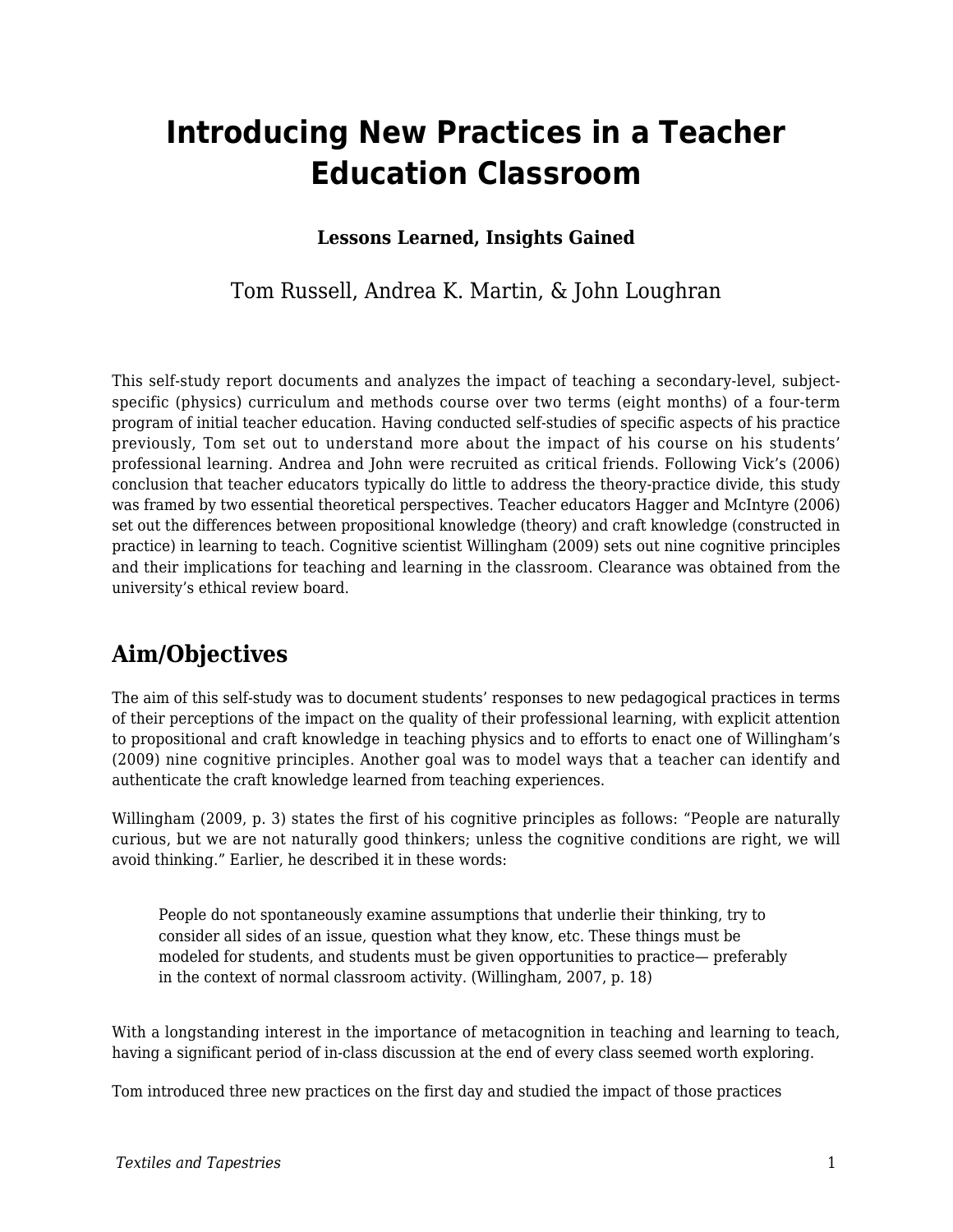throughout the course:

- 1. Use the term "Book Knowledge" in place of "Theory" and the term "Craft Knowledge" in place of "Practice."
- 2. Spend the last 15 minutes of every 2-hour class in a discussion of what candidates had learned and how they had learned it.
- 3. Invite everyone in the class to participate in Tom's self-study of his teacher education practices through 36 classes spanning two academic terms (September 2018-April 2019).

The Data section that follows the discussion of Methods provides evidence about the impact of each of these three new practices.

### *An Unexpected Writing Challenge*

Some teacher educators will understand some or all of the three new practices; others may disagree with some or all. These new practices were inspired by previous experiences and reading. One challenge in writing about the effects of these practices arises from the positive responses from virtually all 13 members of the class. The data that follow are judged to be trustworthy by virtue of the high degree of consistency across the students' comments and Andrea's presence as Tom's internal critical friend at more than half the classes. In a world in which teachers' practices are typically private to the eyes of the students, it feels a bit awkward to write about students' consistently positive responses.

## **Methods**

As a highly-trusted colleague, Andrea agreed to act as an internal critical friend, following my progress and challenging me to dig more deeply into my practices. As a trusted international colleague, John agreed to act as an external critical friend, offering comments on the data analysis and conclusions. The qualitative methods of self-study research (LaBoskey, 2004) were used to identify patterns and themes in a range of data, including a personal journal, recordings of discussions with the internal critical friend, students' anonymous comments at the end of each class, notes of individual conversations with students, excerpts from students' assignments (quoted anonymously with explicit permission), and video recordings of all classes. The data sets included:

- A personal journal of before-class plans and after-class notes about events in 36 classes between September 2018 and April 2019.
- Recorded discussions with the internal critical friend, who attended about half of the 36 twohour classes. We met informally after every class attended by the critical friend.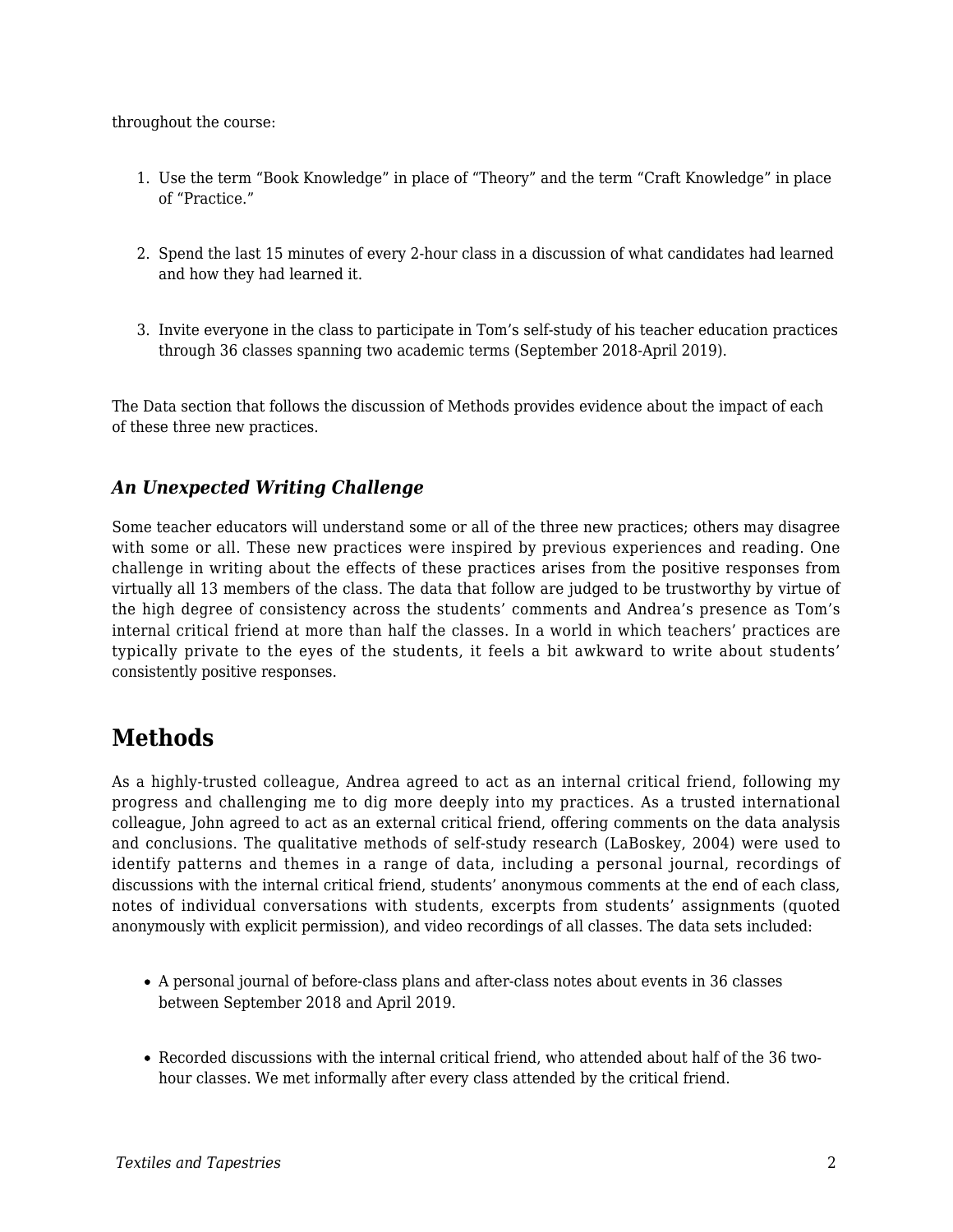- Students' anonymous "tickets out of class" (or "exit cards") collected at the end of each class to report the main point taken from each lesson and topics to be explored further.
- Excerpts from students' email messages, in-class writing, and written assignments that speak to their interpretation of class discussions and activities.
- Videorecordings of all classes.

# **Data: The Impact of Three New Practices**

Three new practices were the focal points of this self-study. Each is introduced with a brief explanation followed by a table of written evidence from the participants and then a summary of what was learned.

### *Book Knowledge and Craft Knowledge as Replacements for Theory and Practice*

In the first class, I suggested that we replace the familiar terms "theory" and "practice" with the terms "book knowledge" and "craft knowledge." I substituted book knowledge for Hagger and McIntyre's (1996) propositional knowledge to keep the terms as clear and straightforward as possible. I have long accepted teacher candidates' views that practicum experience is more powerful than the content of many education courses. Schön's (1983) "reflection-in-action" is much more relevant to the experience of personal professional practice than are the reflective papers frequently assigned in some of their courses. Framing class discussions in terms of two different categories of knowledge seemed likely to improve understanding of the tension between courses and practicum experiences. When teacher candidates returned from their first practicum (6 weeks), the discussion focused on their development of craft knowledge. Later, in Class 17 (midpoint of the course), they spent an hour in class typing responses to a list of previously prepared questions, one of which was about the value of the terms Book Knowledge and Craft Knowledge. Table 1 provides examples of their responses. Appendix 1 lists the questions we constructed together as possible topics for their hour of writing.

#### **Table 1**

*Teacher Candidates' Comments about Book Knowledge and Craft Knowledge*

**They both represent teachers' essential knowledge, and understanding both terms gave me some ideas on what I should aim to learn and how I can learn them. Understanding Craft Knowledge helped me to transform everyday experience during the practicum into intuitive and reflective learning and thus bring positive changes and stronger results on my performance.**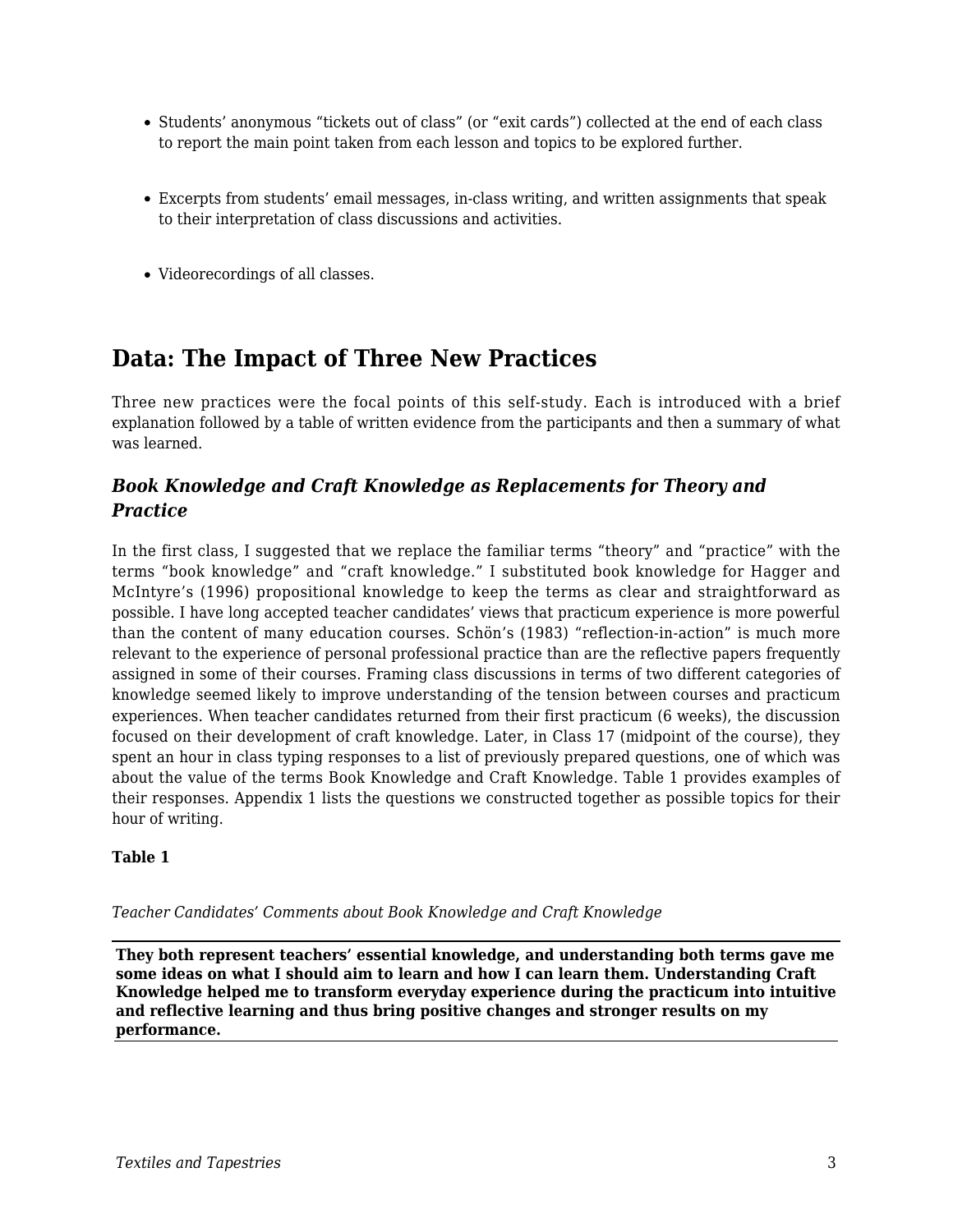The terms Book Knowledge and Craft Knowledge have been critical to my understanding of the teaching process. This is because they delineate two concepts which are quite distinct, yet integral to the art of teaching. The concepts that we learned in class (Book Knowledge) could not impart Craft Knowledge, and this became clear immediately upon teaching my first lesson during my practicum.

Using the terms Book Knowledge and Craft Knowledge has been helpful to me because they distinguish between two modes of knowledge that we use to help navigate the world of teaching. Craft Knowledge allows us to construct a model of how to teach from experience based on differing circumstances, whereas Book Knowledge is too vague to be of any sort of practical importance. At the point where Book and Craft Knowledge contact is where it has been most important for me as an educator.

The terms book knowledge and craft knowledge have helped to differentiate between the two types of knowledge that we are learning in the B.Ed. program. They are more helpful terms to understand the difference between most of what we are learning in class, versus the knowledge being learned while on practicum and also sometimes in class. They have provided a better way for me to understand the difference between theory and practice in teaching.

The initial impact seemed positive, as the term "craft knowledge" seemed intuitively related to practice and required little explanation. Those who chose to write about the use of these two terms at the midpoint of the course spoke positively about them. Written work submitted through the course often used both terms spontaneously.

#### *Metacognitive Discussion Time at the End of Every Class*

Fifteen minutes before the end of the first class, I invited participants to move tables into a circle to discuss what we had learned and how we had learned it. Although I did not describe the discussions as metacognitive until later, I began with the questions "What have we learned?" and "How did we learn it?" The nature of the discussions evolved as the students' participation and enthusiasm confirmed that they wanted it to be a permanent feature of the class. The following data were also collected in Class 17 from the writing of free responses to questions they chose to write about (see Appendix 1).

#### **Table 2**

*Teacher Candidates' Comments about Class Discussions*

**The end-of-class discussions (and accompanying exit cards) have been excellent for consolidating my teaching experiences and take-aways from class. They have allowed me to capture essential Book Knowledge during a discussion or lesson and reflect on Craft Knowledge from my practicum.**

I have found the end-of-class discussions to be one of the most valuable contributions to my program so far. The relaxed, informal tone of the discussions allows us to feel comfortable bringing up anything we wish to discuss.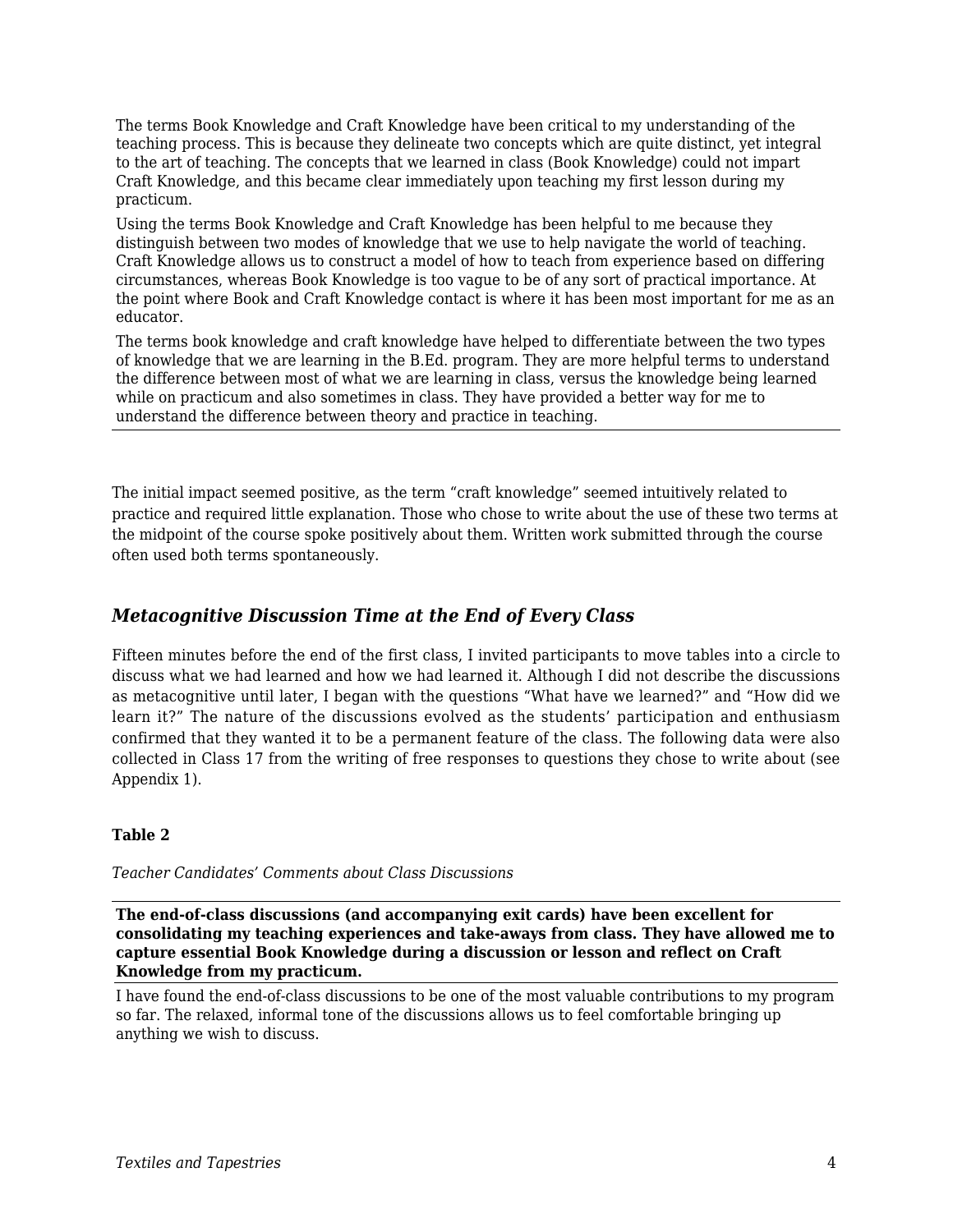I appreciate the informality of it all. In so many other courses there are pressures to withhold one's true feelings about a certain topic or how they're feeling. I think these ending discussions provide an exceptional environment where we, as teacher-candidates, can speak freely about what we find useful and find a support system that validates our feelings/anxieties about teaching.

I value the discussions because it allows for time to touch on the main points over again. Personally, I find I remember more from these discussions than I do for any other class because we have time to understand, think, and discuss what we have learned.

The discussions have helped me to recognize different perspectives on learning and thus moved me to deeper levels of reflective practice. Also, the discussions allow me and other teacher candidates a sense of ownership in the class and learning. With that, I feel more engaged in learning.

Having these discussions (maybe more generally, having this class) has been one of the only helpful things that I've taken from the program thus far.

I feel like the end-of-class discussions are where I think the most critically and deeply about my educational beliefs.

These representative comments were more positive than I could have imagined; I would recommend this practice to any teacher educator. By good fortune, none of the students had a class immediately after my class. As a result, we were able to shift the start time from 8:30 a.m. to 9:00 a.m. About onethird of the way into the course, the end-of-class discussions began to run 30 to 45 minutes rather than 15; all were free to leave at any time. Halfway through the course, the students asked if they could generate a list of topics for future discussion. From that point we discussed their questions in the order they suggested, and Andrea became an additional resource for some discussions. In class 35, the discussion lasted 2.5 hours with everyone present.

#### *Declaring at the Outset a self-study of Practices Throughout the Course*

On Day 1, I explained that I had obtained ethical clearance for a self-study of my teaching practices throughout the course; all students signed a consent form to participate. More than seven months later, at the end of Class 32, I invited students to respond in writing to four questions about the course. I was particularly interested in their responses to the first-day introduction of my self-study, so I placed it second in the list of four to avoid suggesting it was the question of greatest interest. Other questions asked about their Big Picture ideas from the course, about what they expect to do differently as a result of the course, and about whether the professor had pushed their thinking too much or too little.

#### **Table 3**

*Teacher Candidates' Comments about their Professor's Self-Study*

**In our second class on the first day we met in September, I explained that I was planning to study my own practice in my last year as a teacher educator. Everyone signed a consent form to participate. Do you remember what your reaction was to that idea? Has it affected how you have looked at this course over the last 8 months?**

I remember being blown away by this idea The idea of still trying to study yourself and learn and experiment with new concepts even in your final year earned a lot of respect.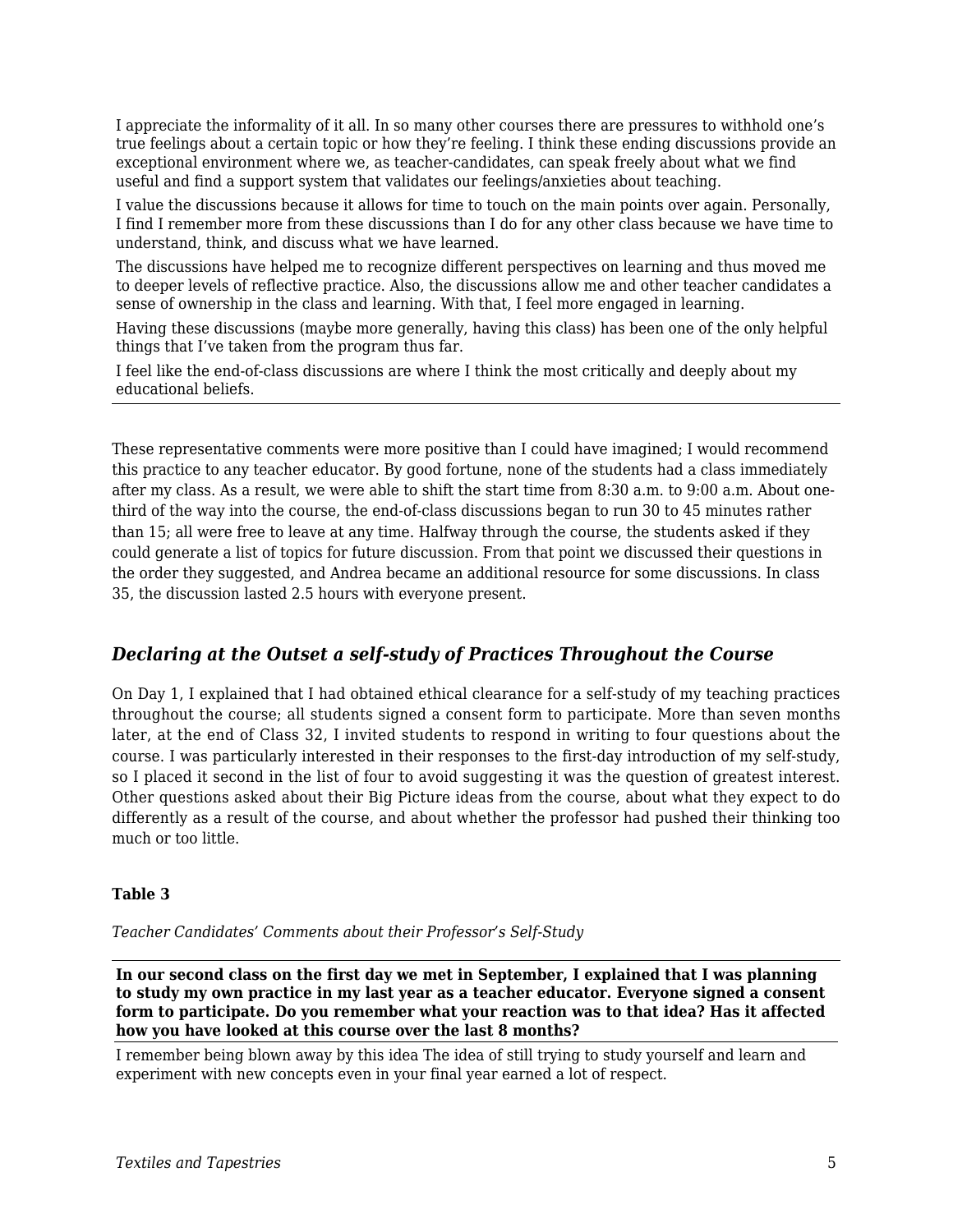My reaction was to be extremely impressed that he is studying his teaching the year before he retired. He is one of the only profs in this program who practices everything he preaches and as a result, I have deeply respected both him and this course from day one.

A mix of confusion and inspiration! Inspiring that you were willing and enthusiastic to continue studying your practice even beyond retirement. It set the tone for the year as well, demonstrating the importance of recording our own attitudes and practice.

It has helped me look at this course as only the beginning of my development as a teacher. You continuing to study your own practice has helped me to see this course as a starting point to continuously develop my own teaching.

*One response was different*

It hasn't really. Isn't the best experiment where the participants aren't consciously aware of it so they are not to bias the results? I didn't have much of a reaction while I signed it.

During the course I made little reference to the self-study; Andrea's frequent presence of and the daily use of a videocamera could have reminded them of the study. I was impressed that their responses indicated such positive reactions to the idea; of course, I was pleased that they linked it to the importance of their studying their own teaching. The reference to the significance of modeling teaching practices in class seemed particularly important, as teachers are so easily criticized for not practicing what they preach. The one different response is typical of the intellectual stance taken consistently by one member of the class.

### **Trustworthiness**

The two critical friends (see Schuck & Russell, 2005, for a detailed exploration of this term) contributed significantly to the trustworthiness of the study. The presence of the internal critical friend (Andrea) in more than half of the 36 classes proved invaluable; this extended commitment seemed a great improvement on the idea of a critical friend who attends only once, occasionally, or not at all. Beyond listening to what I saw as interesting, Andrea gained for raising additional issues and was not about to be misled in any interpretations or conclusions.

If our overall assessment of a study's trustworthiness is high enough for us to act on it, we are granting the findings a sufficient degree of validity to invest our own time and energy, and to put at risk our reputations as competent investigators. (Mishler, 1990, p. 419)

Shenton (2004) indicates that trustworthiness should be addressed in terms of credibility, transferability, dependability, and confirmability. This self-study's credibility is enhanced by multiple data sources and the perspectives of two critical friends.

Serendipity provided further evidence of dependability and confirmability when Tom was absent for a week as a consultant to a study in Chile, missing Classes 20 and 21. Arrangements were made for one member of the class to operate the videocamera to ensure a complete video record of the course. For these two classes, students met on their own at the usual time. Spontaneously, near the end of Class 20, they began to discuss their experiences in the course. Table 4 summarizes the main points of that discussion.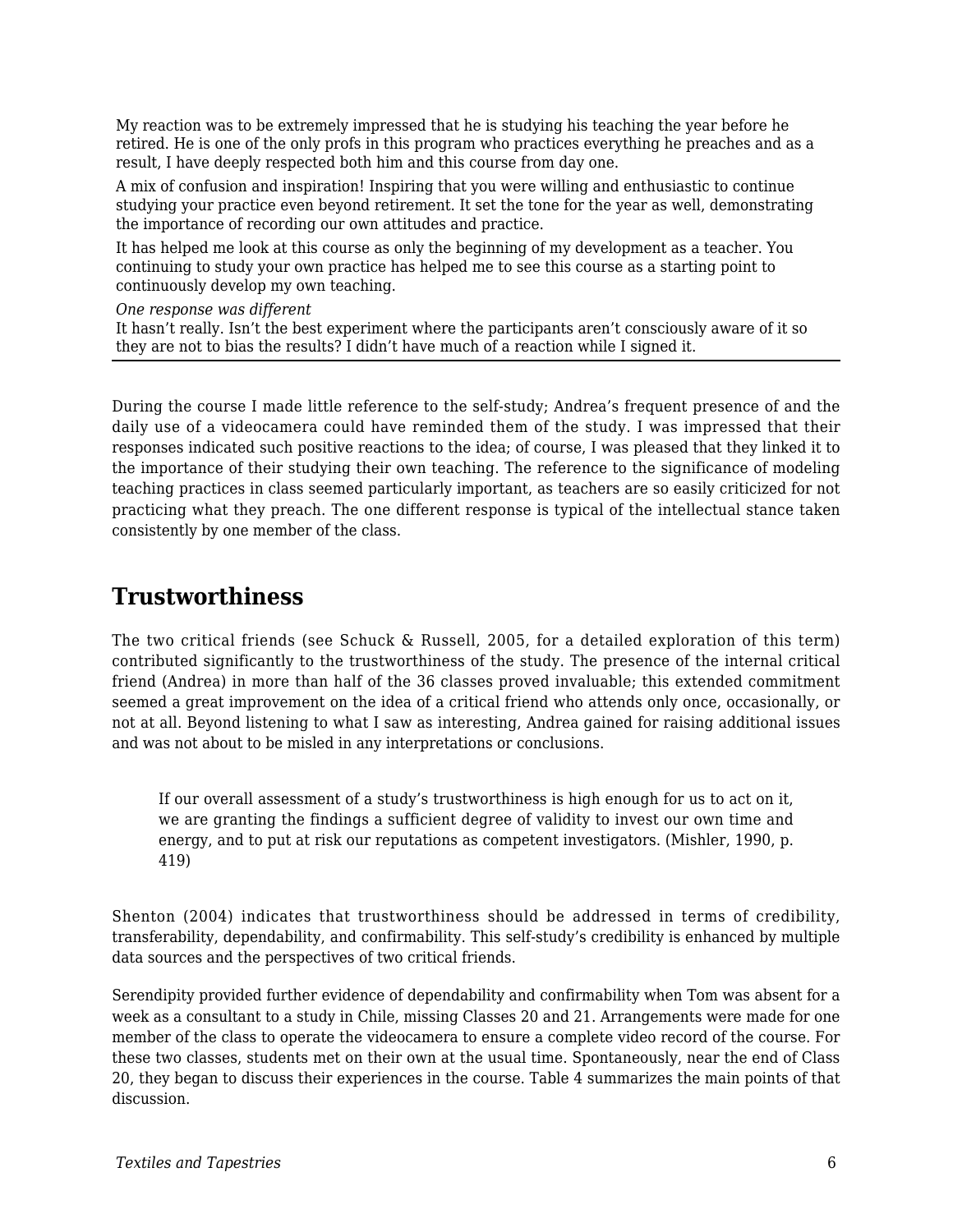#### **Table 4**

*Discussion of the Class Experience in Professor's Absence*

#### **We're all mature professionals—want to be teachers, here for a reason, all really engaged in becoming the best teachers we can.**

Would you go to other classes if the professor wasn't there? What is it about this class vs. our other classes?

Reaching out to us in the summer made a difference: he showed that he cares, no other prof did that, the way he started.

We have intrinsic motivation to come to this class, no stress over marks, or being judged or critiqued by profs, enjoy being with like-minded individuals.

This is the only place to discuss issues freely; in any other class I'd be called a pariah.

How did we get here? If we expressed our opinions in [course x], we would have been massacred.

Elsewhere, course content is laid out as "this is the gospel." He started to critique the B.Ed. program (as needing more practicum), so it was O.K. for me to open up.

His placement in the room—in all other classes, it's "sage on the stage." They seem to glory in being in charge vs. his sitting with us and attending to what we want to get out of this class.

He wants us to be responsible for ourselves; he doesn't force attendance.

That sense of calm, he's always got it. When teachers make a big fuss, they don't seem as competent and I don't have as much respect for them.

Being absent from two classes midway through the course proved unexpectedly productive; in planning with them what they would do in my absence, they could see that my assumption was that it was perfectly obvious that they would continue to work together without me. Their friends not in this class seemed unable to believe that a class would meet without the teacher. The range of their positive comments was encouraging and similar to comments made on the course evaluations at the midpoint and end of the course.

### *Outcomes: Lessons learned, Insights Gained*

- 1. The terms "craft knowledge" and "book knowledge" are productive alternatives to the traditional terms "practice" and "theory."
- 2. There seem to be few opportunities where teacher candidates can discuss issues important to them; they can learn a great deal by listening to and responding to each other. Discussion time at the end of every class can develop a clearer understanding of what it means to learn to teach.
- 3. Declaring at the outset that one is studying one's own teaching and inviting class members to be participants can have a significant positive impact for the duration of a course.
- 4. Modeling teaching practices and providing in-class activities to enact them is more effective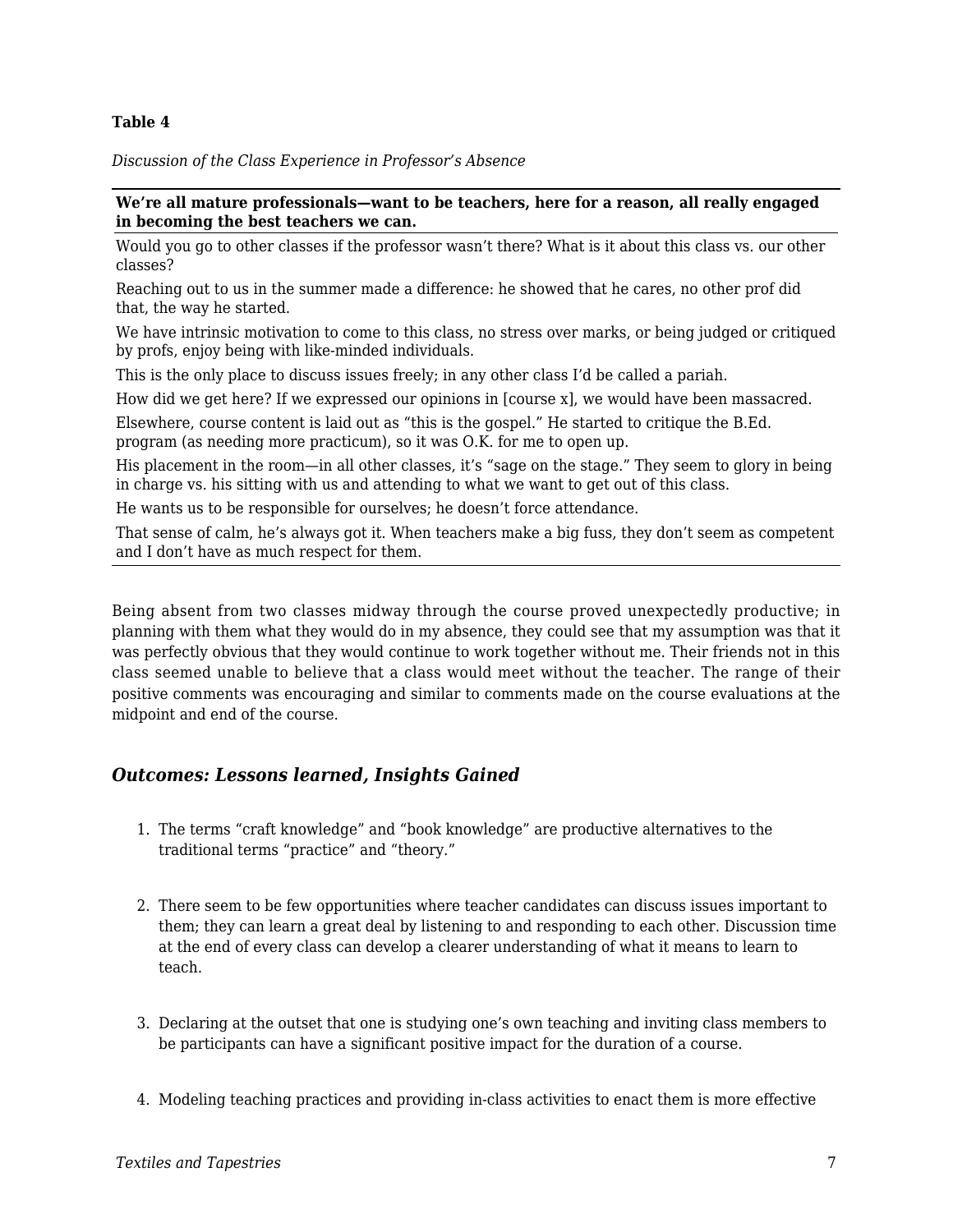than telling about and recommending such practices.

- 5. Establishing a climate where there are no wrong answers and where it is O.K. to be wrong can pay big dividends.
- 6. Communication by email before a course begins is noticed and welcomed.
- 7. Visitors (colleagues, national, international) are welcomed when they attend a class with an interest in studying teacher education practices and candidates' responses to their program.
- 8. A colleague attending many classes in the role of a critical friend can contribute significantly, both in one-on-one conversations and in group discussions.
- 9. Individuals learning to teach pay close attention to how they are being taught.
- 10. Activities that teach about teaching can be more productive than lectures about teaching. Enacting new teaching practices in the teacher education classroom has a significant impact.
- 11. Speaking explicitly about metacognition at appropriate intervals and encouraging metacognitive perspectives can help to develop the big picture and to make one's teaching practices more transparent.

### *Advice to a Teacher Educator Planning to Introduce New Practices*

This self-study was such a positive personal experience that Tom feels compelled to offer the following advice to any teacher educator intending to introduce one or more new practices in the teaching of a particular course.

- Apply early for ethical clearance by the university. The request for clearance typically requires an account of literature supporting the new practices.
- Identify a critical friend who can attend the first class and at least some subsequent classes.
- Introduce new practices on the first day of class, with emphasis on enacting the practices rather than explaining them at great length.
- Make a video-recording of the first class and at least some subsequent classes.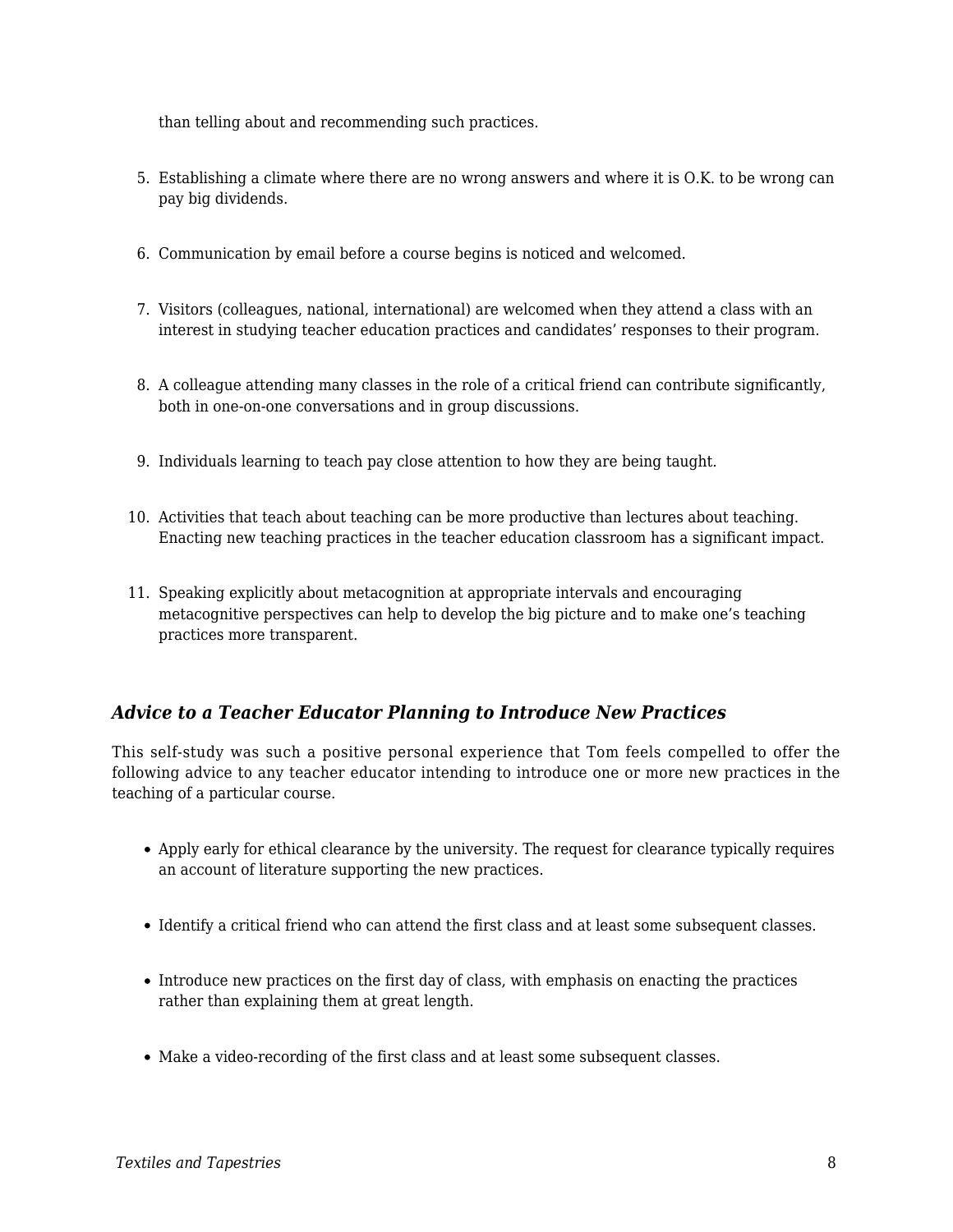- Occasionally, rather than frequently, find ways to probe students' responses to a particular new practice.
- At the first sign that the new practice is not being as productive as hoped, discuss your impression with the class and invite them to decide if it should be continued, modified, or dropped. Whatever the decision, document the reasons.
- New practices feel risky and uncomfortable, yet they model what we expect new teachers to do in their own classes.

This entirely positive experience in the last course that I taught before retirement made me wish that I had conducted such a structured self-study much earlier in my career; of course, it also made me grateful that I did it before it was too late.

# **Conclusion**

Vick's (2006) observation that teacher educators do little to address the theory-practice divide takes on new meaning when approached from a self-study perspective. It seems common for teacher educators to tell their students about teaching and to even formally present on the issue of the theory-practice divide. As this self-study makes clear, studying one's teacher education practices can shift notions of theory and practice from a dichotomy to a more meaningful and useful continuum. Introducing three new practices generated responses more positive than could have been hoped. Introducing them on the first day of class and providing explicit rationales seemed to be critical factors in their impact. Emphasizing learning from professional experience, encouraging discussion with metacognitive implications, and studying my own teaching practices as they began theirs proved to be a powerful combination.

Two critical and long-time friends were also central to the success of this Self- Study of teacher education practices. Andrea kept Tom honest and focused; the number of classes she attended was an unexpected but very productive surprise. Twenty-five years ago, John had observed all of Tom's classes in one term; his extensive knowledge of self-study of teacher education practices provided valuable suggestions at the big-picture level. The experiences of this self-study encourage us to recommend that others risk the introduction of informed new practices, to do so in the first class, and to use self-study methodology to identify the effects. Finally, a critical friend who can personally attend a significant portion of classes is invaluable for many reasons, including the overall trustworthiness of the research.

## **References**

Hagger, H., & McIntyre, D. (2006). *Learning teaching from teachers: Realising the potential of school-based teacher education.* Open University Press.

LaBoskey, V. K. (2004). The methodology of self-study and its theoretical underpinnings. In J. J. Loughran, M. L. Hamilton, V. K. LaBoskey, & T. Russell (Eds.), *International handbook of self-study of*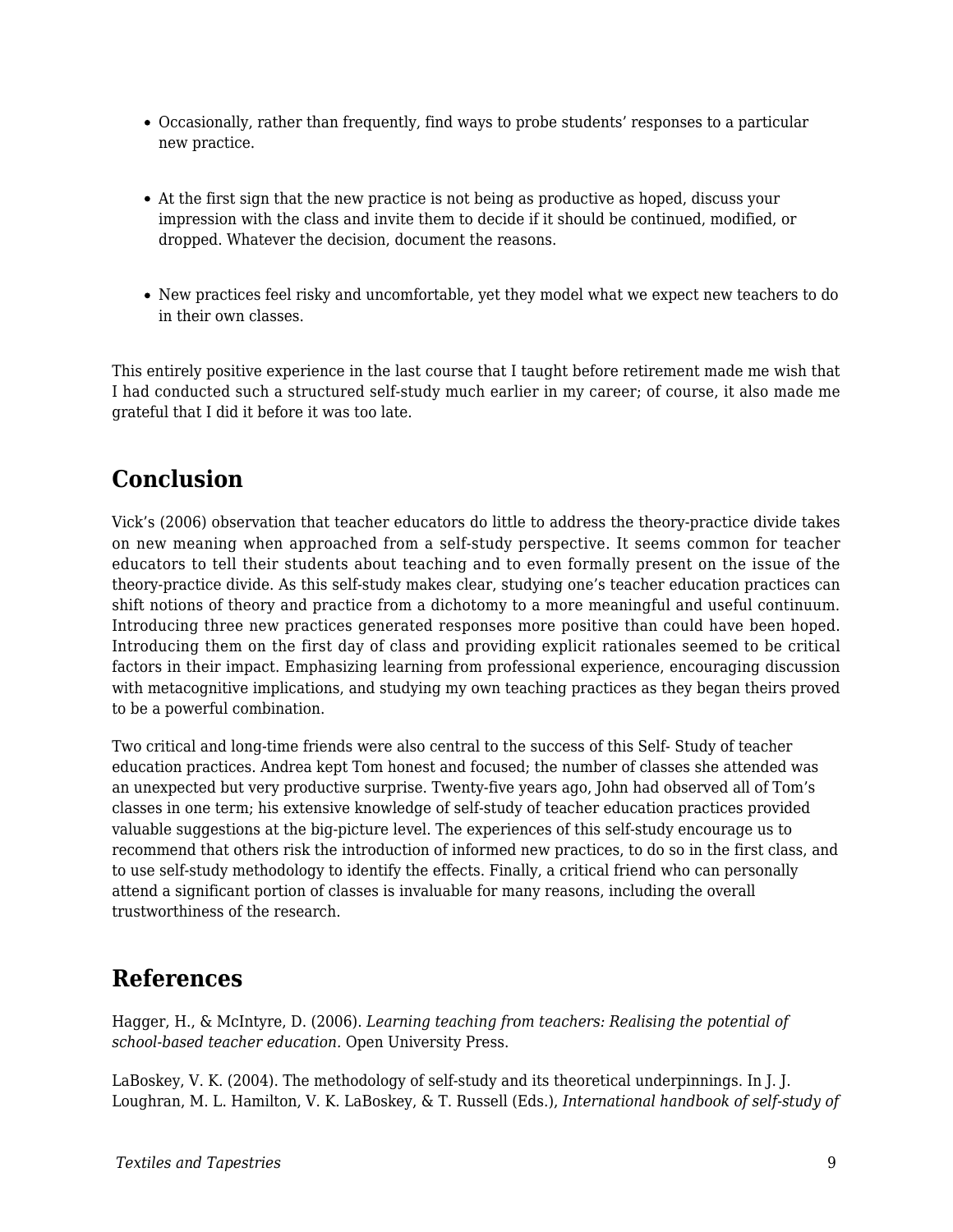*teaching and teacher education practices* (pp. 817-869). Kluwer.

Mishler, E. G. (1990). Validation in inquiry-guided research: The role of exemplars in narrative studies. *Harvard Educational Review, 60*(4), 415-442.

Schuck, S., & Russell, T. (2005). self-study, critical friendship, and the complexities of teacher education. *Studying Teacher Education, 1,* 107-121. https://doi.org/10.1080/17425960500288291

Shenton, A. K. (2004). Strategies for ensuring trustworthiness in qualitative research projects. *Education for Information, 22,* 63-75.

Vick, M. (2006). "It's a difficult matter": Historical perspectives on the enduring problem of the practicum in teacher preparation. *Asia-Pacific Journal of Teacher Education, 34*(2), 181-198. https://doi.org/ 10.1080/13598660600720579

Willingham, D. T. (2007, Summer). Critical thinking: Why is it so hard to teach? American Educator, 8-19. Retrieved from https://www.aft.org/sites/default/files/periodicals/Crit\_Thinking.pdf

Willingham, D. T. (2009). *Why don't students like school?* Jossey-Bass.

# **Appendix 1. Questions Available for Writing in Class 17 (end of the first term)**

- How have the terms Book Knowledge and Craft Knowledge been helpful to you in understanding the processes of learning to teach?
- How have end-of-class discussions contributed to your program experiences so far?
- If you were in charge of the B.Ed. program, what changes would you like to make?
- What role does math play in a physics classroom?
- What are Book and Craft Knowledge and how have these concepts affected your understanding of pedagogy?
- What is a significant takeaway from Knight's *Five Easy Lessons* and how would you use that takeaway in your classroom?
- What is your view of the ultimate point of education?
- Why are we pushing qualitative understanding over quantitative knowledge?